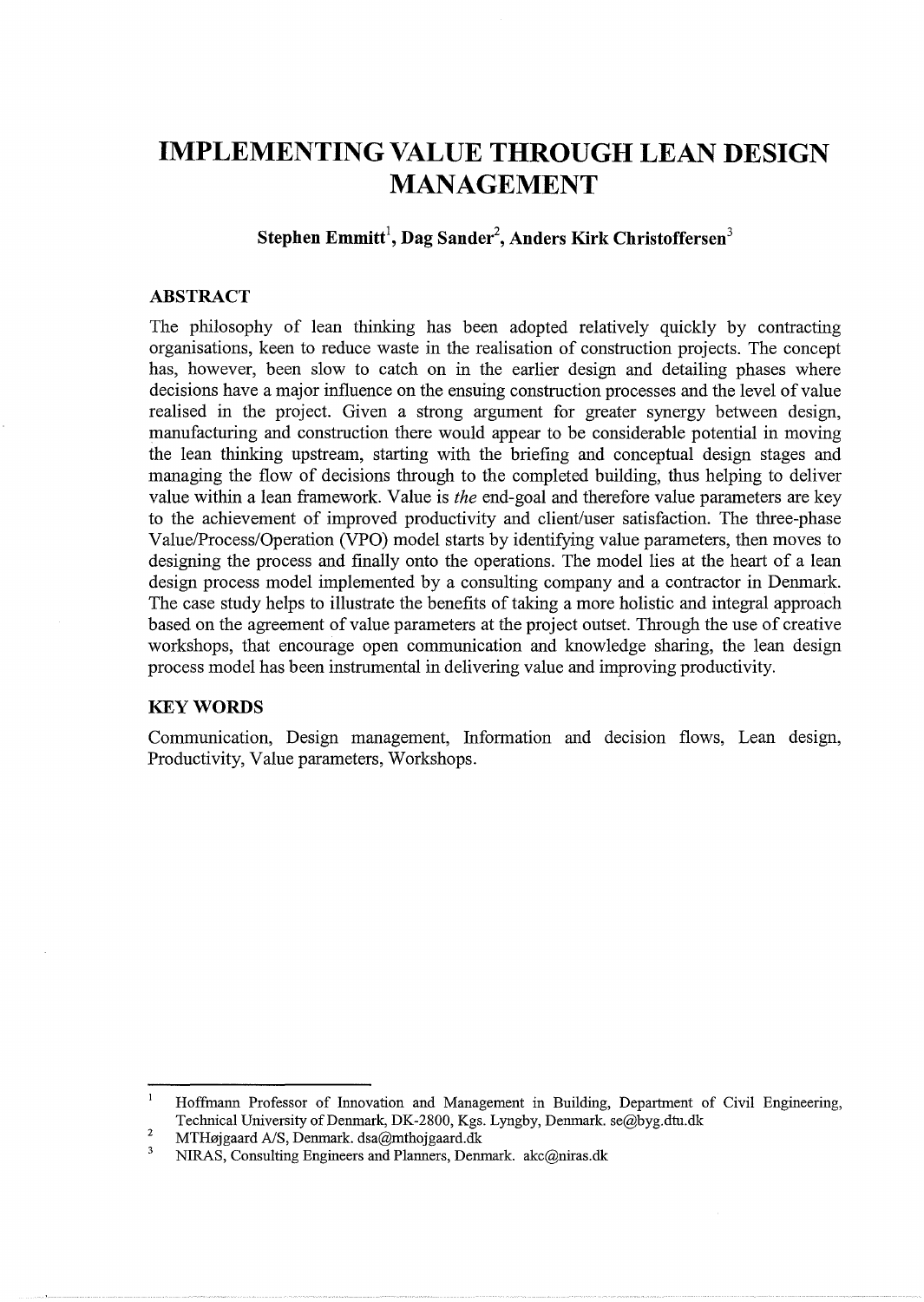#### **INTRODUCTION**

The philosophy of lean thinking has been adopted relatively quickly by contracting organisations, keen to reduce waste in the realisation of construction projects. The concept has, however, been slow to catch on in the earlier design and detailing phases where decisions have a major influence on the ensuing construction processes. Given a strong argument for greater synergy between design, manufacturing and construction there would appear to be considerable potential in moving the lean thinking upstream, starting with the briefing and conceptual design stages and managing the flow of decisions through to the completed building, thus helping to deliver value within a lean framework.

The majority of the 'lean' literature is focused on the contractor and dealing with problems and challenges that arise on the construction site (Jørgensen et al, 2004). In some respects one could argue that the effort expended during the construction phase is misdirected. Many of the problems being tackled in the construction phase are the result of an ineffective communication and decision making in the design phase, which for a variety of reasons, results in some degree of uncertainty in the production phase, where there is little option but to confront the problem. This stems from a mismatch of values and failure to appreciate the existence of diversity and sub-cultures within the sector, the result being a failure to understand and better manage boundaries between organisations and individuals (Powell, 2001; Emmitt & Gorse, 2003). The lean philosophy (minimising waste, maximising value) should be applied as early as possible in the design and construction process, i.e. at the briefing and early planning phases. It is here that decisions concerning design, procurement routes, timescale and budget conspire to set the scene for everything that follows (in line with the ideals promoted by Womack *et al*, 1991; Womack and Jones, 1996), preferably using an integrated and concurrent model (Corbett et al. 1993). Combined with a clear set of values the briefing exercise (also known as 'programming' in Denmark and 'architectural programming' in the US) and early design operations can be managed in such a way as to reduce downstream uncertainty and associated waste of materials and resources.

Work in the lean construction field has tended to focus on process tools to identify and minimise uncertainty and hence improve workflow in production. Although uncertainty is unwanted in the production phase, the earlier design phases aim to generate as much variation as possible with a view to enhancing the client's values and going beyond the mundane to create real value for client and building users alike. This raises a challenging question concerning how far upstream a process model can go before it becomes a selfdefeating intrusion on a critical phase of projects. Instead of a rigid process model, a management framework is required that allows and positively encourages creativity where it is most valuable, at the conceptual stage of the overall design and also at the conceptual stage of specific details (see Emmitt *et* a/2004) when values are discussed and agreed. Subsequent refinement and confirmation of design intent, which embodies agreed value parameters, is represented by a full set of production information (working drawings - 'blueprints' - and specifications). The focus in this paper is on some of the softer issues related to the use of a process method, with particular attention on interpersonal communication and the use of creative workshops to discuss and agree value parameters.

#### **ESTABLISHING VALUES AND VALUE PARAMETERS**

Establishment of common objectives and common values are important objectives in the drive for greater cooperation and reduced conflict in construction projects (e.g. Kelly & Male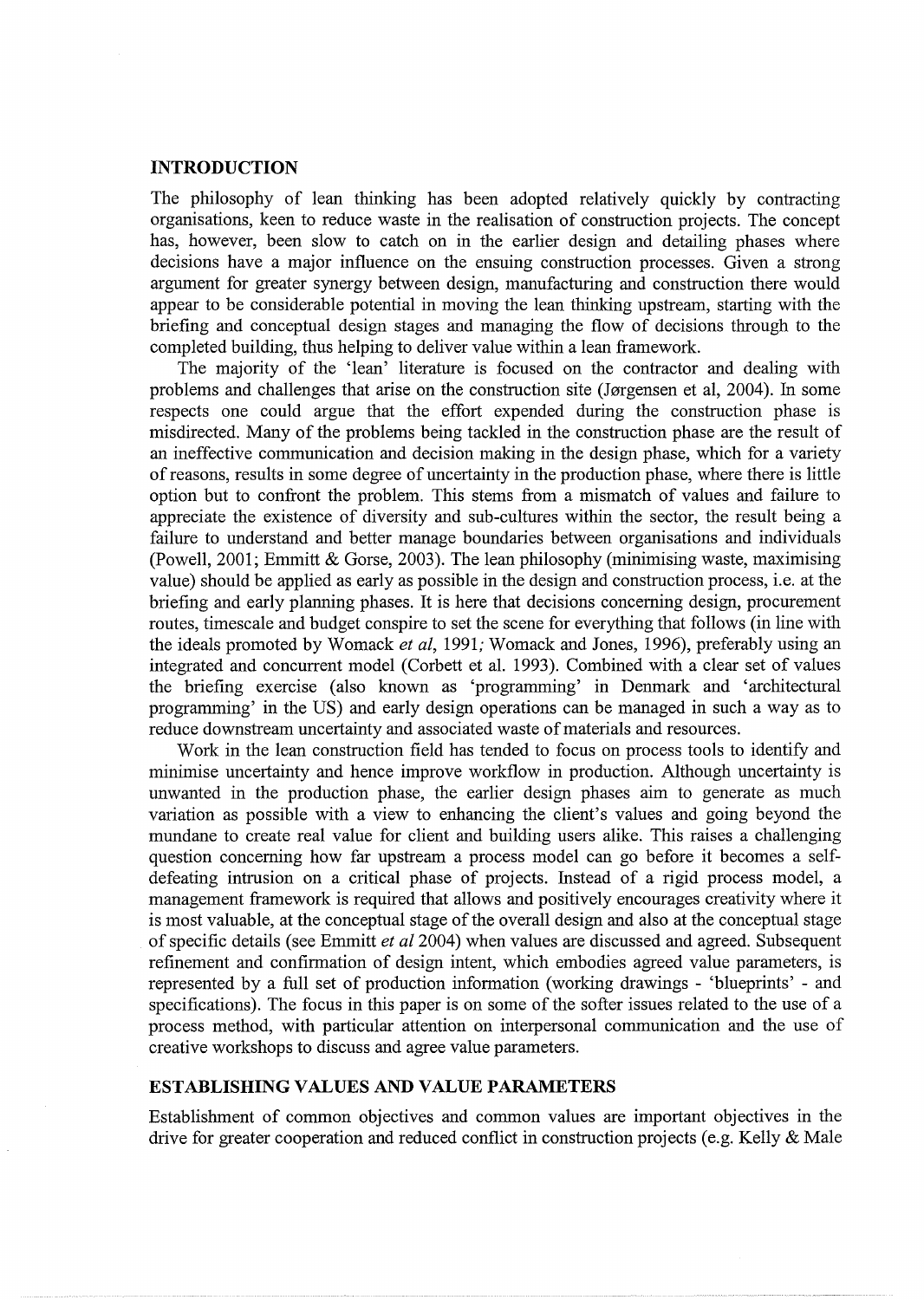1993). Value is *the* end-goal and therefore the establishment of value parameters at the outset of a project are key to the achievement of improved productivity and client/user satisfaction. Following this statement we are concerned with value-based management and the control of values through value management in the early stages of the project and through value engineering to deliver value in production.

A number of complementary views of value and value generation exist within the literature, indeed, it is a difficult word to discuss and define adequately. It is, however, important that some care is taken to explain what value is (usually defined as most value for the resources invested). So, how do we best define value? The word value has two characteristics (Christoffersen, 2003a):

- The perception of value is individual and personal, and is therefore subjective. Indeed, agreement of an objective best value for a group will differ from the individuals' perception of value
- Values will change over time

From these two observations an immediate question is posed: is it possible to discuss and define value at all? The answer to that question is itself subjective, however, if we view value as an output of the collective efforts of the parties contributing to the design and construction process; view value as central to all productivity; and provide a comprehensive framework in which to work, then the answer is likely to be positive. Christoffersen's argument is that value must be established before doing anything else, an approach now adopted on a great number of projects carried out by the consulting engineers NIRAS where emphasis is both on value creating activities as the initial framework for the entire building process, and the reduction of waste in the later value delivery phases.

Within the construction management literature Kelly and Male (1993) have provided a comprehensive overview of value management and have identified key phases when value management ('value engineering' in the US) exercises or workshops should be conducted. The view is that these 'value opportunities' are best applied early in the design process when strategic decisions are being taken that affect subsequent work. Indeed Kelly *et a!* (2003) argue for the use of value management as a tool to aid the briefing process, primarily through the establishment of good interpersonal communication and the sharing of values: a sentiment echoed in other literature on briefing (see for example Blyth & Worthington, 2001). These workshops have parallels with quality management design reviews, meetings that help to improve communication between project participants. The difficulty with the value management approach is that the workshops are promoted as something additional to the management of process, a tool to enhance value in design management (see for example Gray and Hughes, 2001) rather than value as an integral element of professional design management. Looking outside construction to other areas, such as product design and industrial design, it is clear that the desire to maximise value and reduce waste starts at the beginning (initial team composition) in design management models and lean approaches.

At the level of the individual project it may be very difficult improve working methods even when all participants and organisations 'sign up' to some common values. Work by Maister (1993, 2000) into the workings of professional service firms has argued that many firms do not share values within the organisation and also fail to adequately discuss values with clients early in the appointment process. The implication here is that the sharing of values is a challenge for individual organisations as well as for individual and temporary project groupings. Such concerns are echoed in literature on architectural design management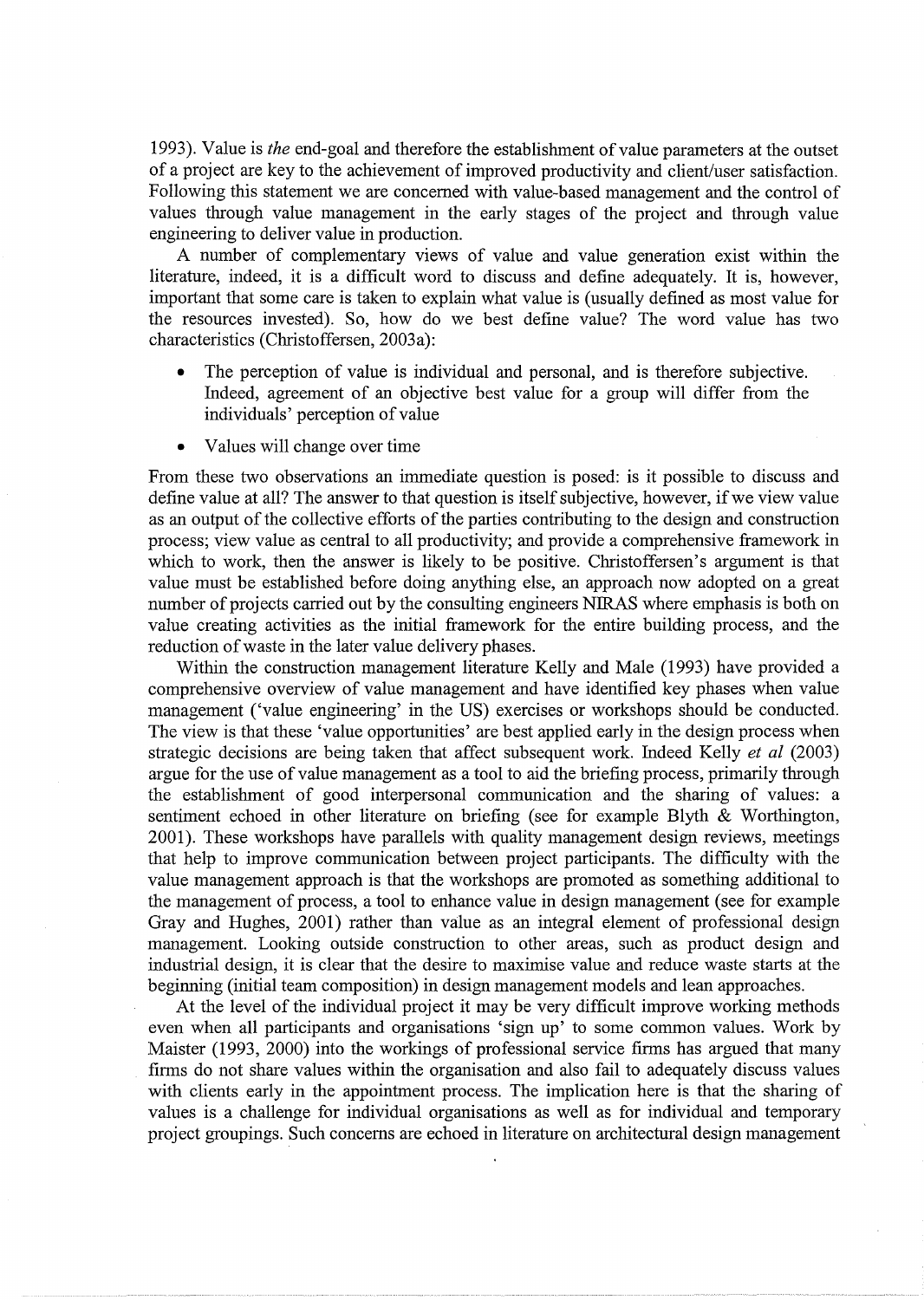where, for example, Allinson (1993) discusses the different values concerning (amongst others) architectural design and project management.

# CONSTRUCTING COMMUNICATION

Research by Powell (2001) found that even where designers and manufacturers were making a significant effort to work together, there were still problems with communication, primarily because of the different values held on the supply and demand sides of the supply chain. The integration of design and construction remains a considerable challenge, both from developing an intellectual argument and from a practical stance that delivers real improvements. The challenge is not exclusively with the implementation of process tools to streamline the process, more it is about the interaction of organisations, or more specifically the efficacy of relationships between individuals within such organisations. Emmitt and Gorse (2003) refer to this as a 'boundary condition' that must be managed effectively if design (and hence client value) is to be realised within the constructed work. Communication, cooperation, competences and values of actors are vital components in helping to achieve integration and a level of synergy between these two cultures. Following this argument our attention turns to the issue of values. In a value perspective establishing a better match between design and construction is of major interest. Integration is not just a matter of eliminating waste and hence cut costs, it is also a matter of understanding the processes together enabling the creation of a built artefact to budget and programme, which also surpasses the client's expectations. To do this effectively all actors must engage in dialogue to explore and then confirm a set of values that form the basis of the project, and the most effective way of doing this is through face-to-face meetings that recognise the value of group process (Luft, 1984). Communication is key to the discussion and implementation of values.

# **THE IMPORTANCE OF CREATIVE WORKSHOPS**

All actors are influenced and equally interdependent on others for the realisation of tasks and projects within the temporary social arrangement of the construction project. This interconnectivity places additional pressures on the ability to communicate and share information and knowledge. This is especially true of the design process, which was formerly very individual and hence more personal than it is today. Now everyone is dependent in some way upon other players in order to complete tasks and realise goals. Thus interpersonal communication, intra-organisational and inter-organisational communication is particularly pertinent to the establishment of an effective project communication network (Emmitt & Gorse 2003) and also for enabling learning to take place within the project, helping to improve the end value on this and subsequent projects.

Architects Konrad Wachsmann and Walter Gropius introduced a teamwork method for the development of complex building concepts in the 1940s. Although they never mentioned the possible source(s) of their system, the essence of their method can be found in Native American and Indonesian culture where problems were solved in a 'democratic' and harmonious way within the tribe. This early work has been further developed into the holistic participation method (MHP) by Schmid (for further details see Emmitt, Olie & Schmid, 2004), which promotes the sharing of values while also allowing the opportunity to solve problems in a cooperative environment. The method also seeks to encourage innovative thought and is designed in such a way as to try and avoid 'groupthink', which is known to frequently produce poor solutions. Literature on group performance and multi-disciplinary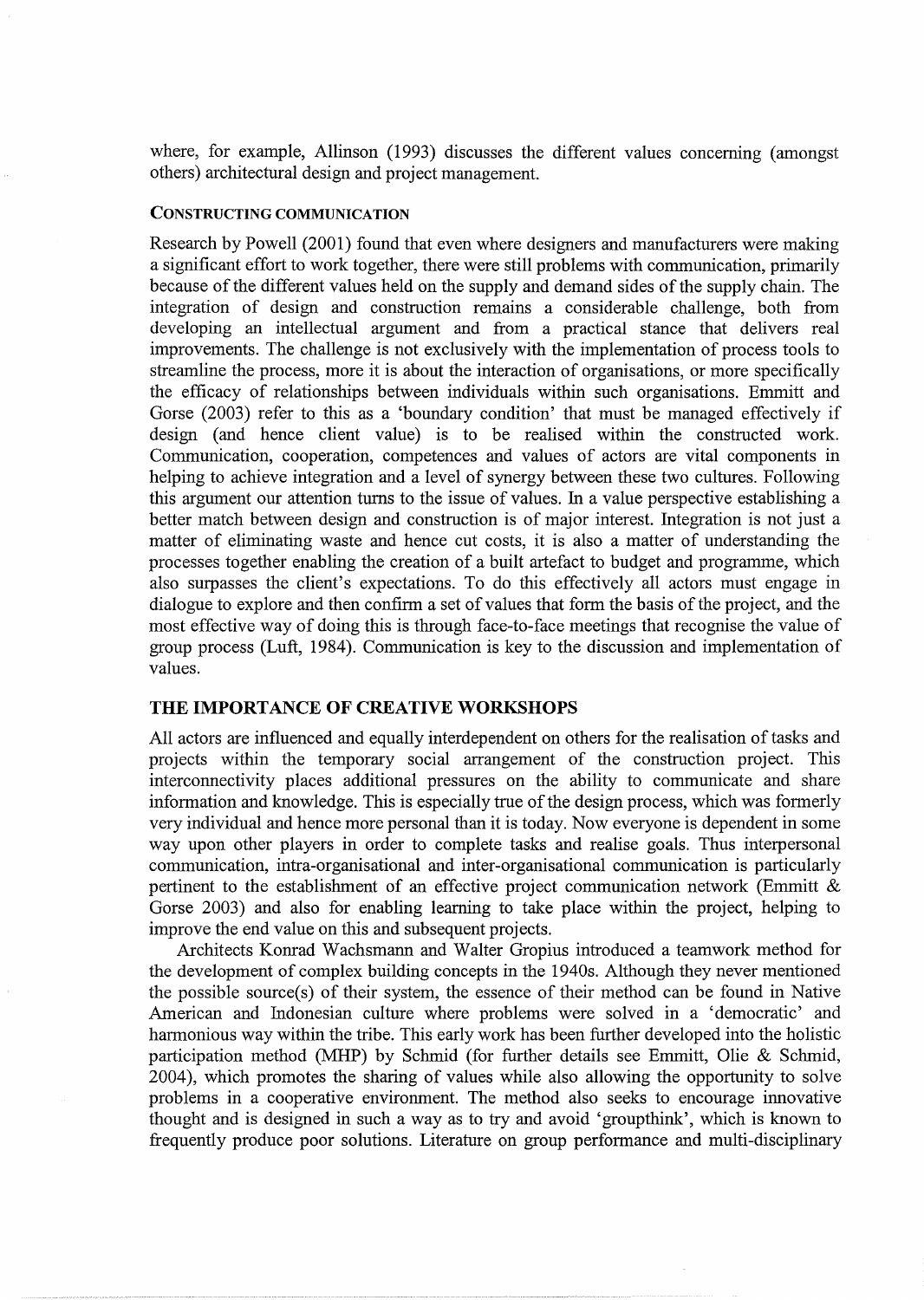working implies that the decisions made by groups are more workable, more accurate and more rational than those made by an individual because of the broader range of information and knowledge available to the group; the groups also tend to be more creative. However, the interactions within groups are an extremely complex issue and contradictory views exist as to the ability of a group to reach its defined goals (e.g. Stroop 1932, Bales 1950, Yoshida *et al*  1978, Hartley 1997, Emmitt and Gorse 2003).

The current focus on values, partnering and collaborative ventures has once again highlighted the importance of meetings and in particular the importance of creative meetings in which values are discussed, debated and shared with a view to achieving common values and goals for specific projects. Meetings encourage face-to-face dialogue and, if managed professionally, can go a long way in helping actors to understand the cultural values of others, thus leading to better integration and realisation of project values. This is illustrated in the following case study.

# **DEVELOPING A 'SUITABLE' MODEL: A CASE STUDY**

The result of an ongoing creative collaboration and knowledge sharing between consulting engineers NIRAS and contractors MTHøjgaard has resulted in a simple process model. The underlying theory is represented in a triangular model, where lean theory is represented by method (structure and procedures), which are delivered through the effective implementation of appropriate tools, such as productivity indicators and measurement tools. The featured case study organisations have taken a very open approach to the adoption of lean construction and have published detailed information about performance (see for example Thomassen et al. 2003). By discussing and publishing data the organisations aim to continually improve the way in which it realises projects, being open to new ideas and constructive suggestions. This paper is part of that process, an exercise in critical reflection and appraisal.

#### **A THREE-PHASE MODEL**

There are a number of different models that can be used to provide a managerial framework for the management of construction projects. These range from the well-established Plan of Work first published in the early 1960s by the Royal Institute of British Architects through to more inclusive models, such as the process protocol model (Cooper *et al,* 2004): the benefits of one over another largely a matter of circumstance and suitability to the context and participating organisations (Emmitt, 1999). The important features of the value based design model featured here are (Christoffersen, 2003b):

- All stakeholders are represented
- All competences/qualifications are represented
- Parallel design work is carried out in workshops, not serially
- Establish a fixed value structure for the product (building)
- Guide stakeholders through the cerebral phases of vision, realism and criticism
- Facilitate the process throughout
- Be aware of 'wicked' problems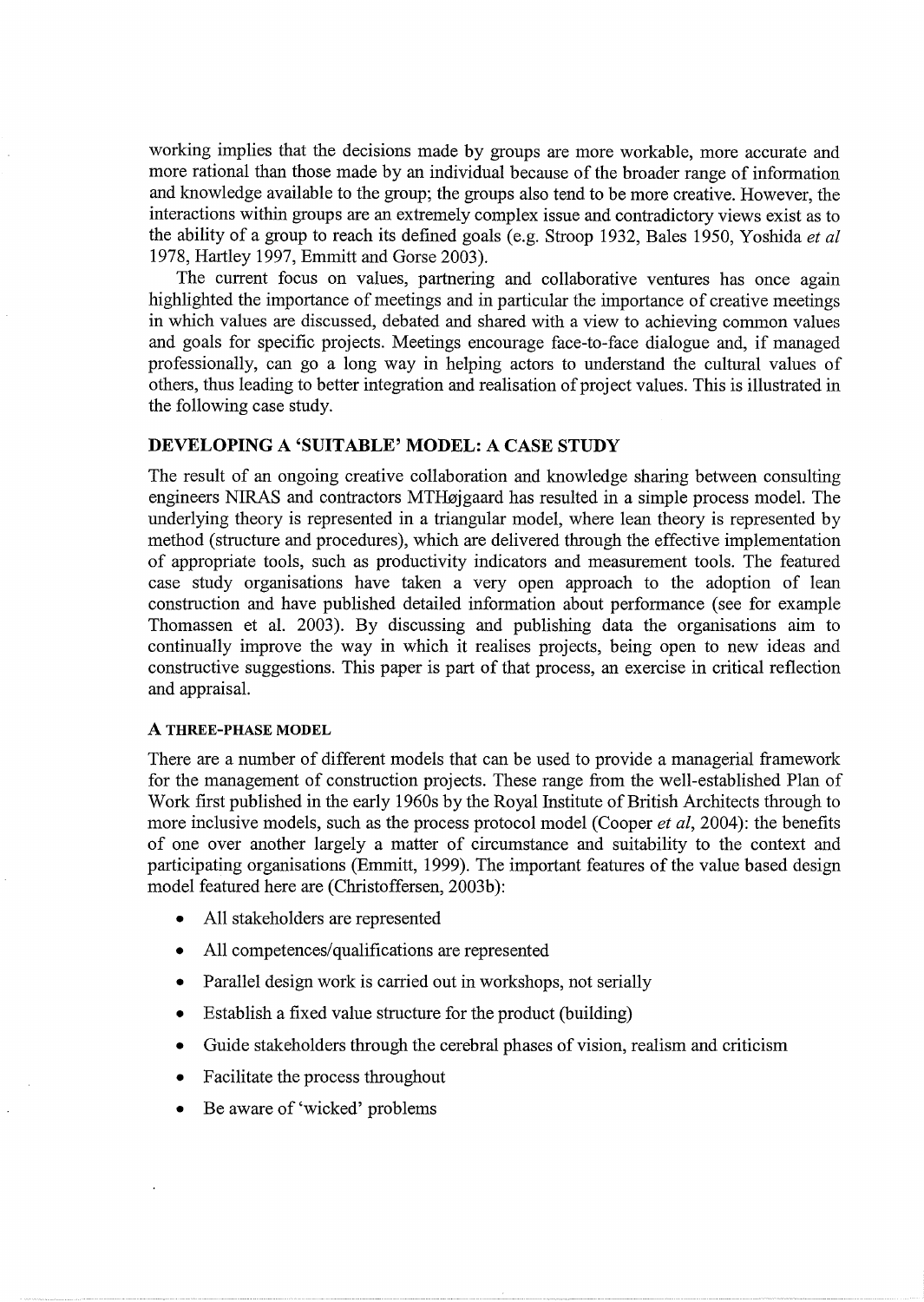- Allow adequate time for thinking and decision-making, do not make rash decisions
- Use Last Responsible Moment (LRM) thinking
- Work with multiple designs to explore different value streams
- Think value before price
- Maximise value in both product and process throughout the entire process

Related concerns relate to cultural values, since it is crucial that sub-contractors understand the culture of design and conversely that designers understand the culture of construction. The argument of the case study participants is that engaging in dialogue can only do it. Projects will always be complex undertakings; however, they should not be complicated further by poor information, poor communication and/or ineffective management. Thus project complexity needs to be dealt with at the front end and a simple system architecture designed to encourage creative activities and the exploration of complexity in the early phases. Wicked problems - the front end is about generating complexity within the process framework, identifying wicked problems and also a time deadline when they must be solved - try and delay the decision for as long as possible, thus allowing the potential for greater creativity. (Project complexity comprises process complexity and product complexity, both should be simplified)

The three-phase matrix of different values, namely Value/Process/Operation (VPO) has been developed by consulting engineers NIRAS and implemented in partnership with a number of contractors. The partnership between NIRAS and MTH $\alpha$  jegaard aims to capture the entire process through collaborative projects in Denmark. The matrix has similarities with Michael Porter's work, where he identified the value envisioned (value), value harnessed (process) and value realised (operation). The VPO model starts by identifying value parameters, then moves to designing the process and finally onto the operations. The model lies at the heart of a lean design process model implemented by a consulting company and a major contractor (operating under lean construction, *trimmet byggeri* in Danish). As noted above, it is important to have the process structure as a framework: a guiding tool. All members of the multi-disciplinary team are deemed to be equal stakeholders; therefore it is necessary to have a process facilitator to guide the discussions and record outcomes, an additional and complementary role to that of the design manager.

# CREATIVE WORKSHOPS

The implementation of creative workshops is at the heart of the case study organisation's processes model. There are clear parallels here with quality management and other process orientated design and production models (discussed in more detail below). The model illustrated shows a very simple line of workshops, starting with client intentions and discussion of abstract ideals and working through workshops to a complete set of information prior to commencement of production. The term 'Workshop' is used, although in practice this will comprise a series of related workshops that deal with a particular issue, or value stage, in the development of the project. The workshops continue until agreement has been reached by all parties, thus a degree of flexibility in programming is required, simply because it is not possible to estimate with any certainty the exact number of workshops required before the project can proceed to the next phase. Where problems with understanding and attitudes exist, further workshops are convened to help explore the underlying values and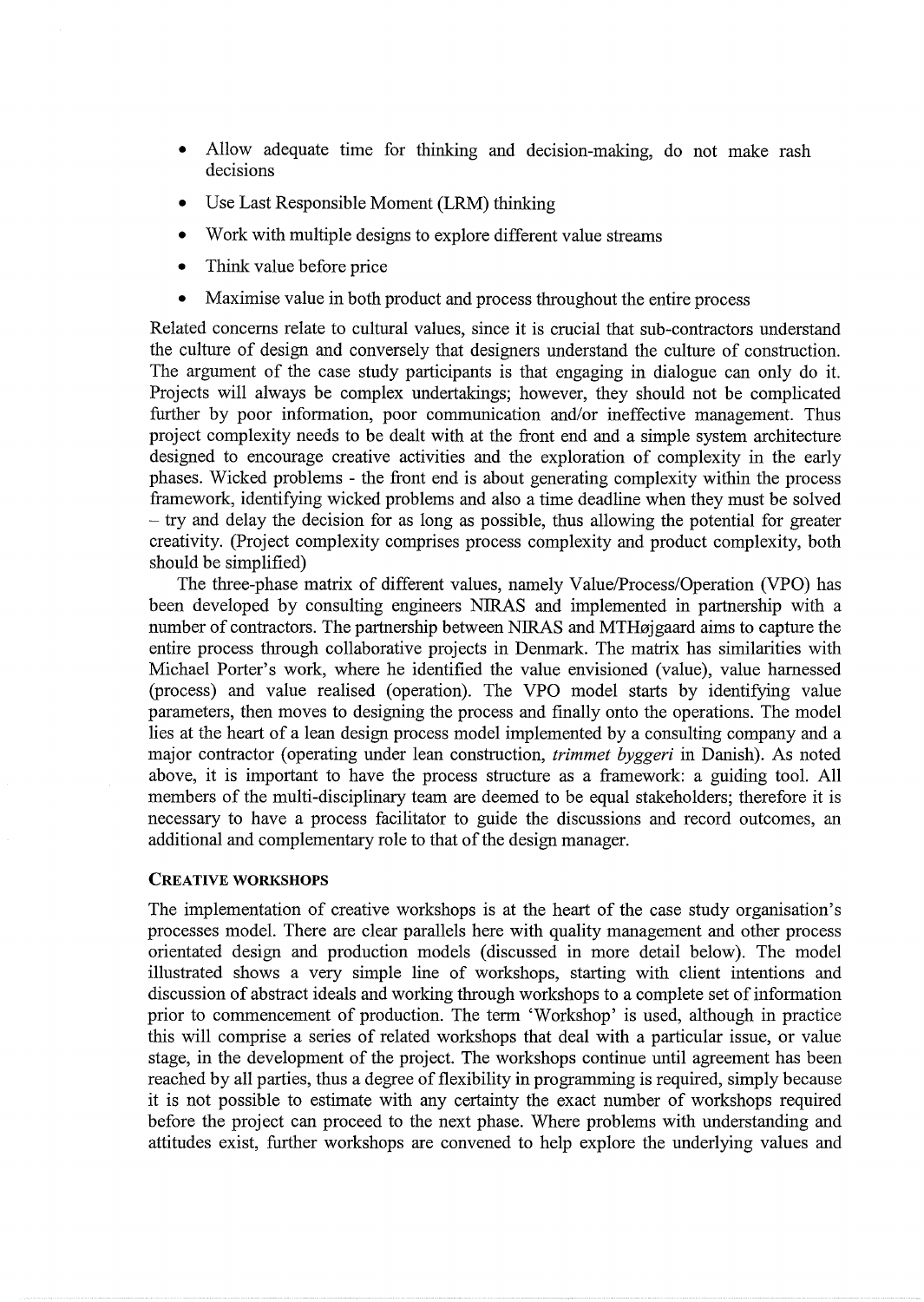tease out the creative input to the project. Thus from the very start the whole process is consensus based. Bringing people together and facilitating workshops is time consuming and hence expensive in the number of hours committed. However, the argument put forward by the consultant and contractor is that the workshops are an essential tool to maximise value and to reach agreement, and hence reduce downstream uncertainty and waste  $-$  thus in the long run the workshops are a cost effective tool. Different cultures will exist from concept through to production and the workshops provide a vehicle for the addressing potential difficulties. The workshops are also continued at the production phase to better involve the sub-contractors (not discussed in this paper).

# **THE** CREATIVE **WORKSHOP METHOD**

The workshop model has six stages, from Workshop 0, which is concerned with getting the right people together before proceeding further, through Workshop 1 to Workshop 5. The 'front' end is concerned with optimising and then implementing client value (value management as an aid to client briefing), the later stages with production and embedding of client values within the constructed works, the implementation of design intent. The workshops are seen as 'value generators' (or value drivers) with the delivery of value being achieved between the main workshops. Thus workshops are concerned with problem framing, while problem solving takes place between the workshops. Project team meetings are used between the formal workshops to discuss and agree progress. The number of participants present in the meetings varies between projects and stages, however numbers typically range from between 15 and 30 people, although the organisational format can be changed to accommodate more people if necessary by dividing into sub-groups. Organisations involved in the workshops typically include the client's representative and users' representatives, design architects, constructing architects, structural engineers, services engineers, and the construction process managers. It is a 'demand' of the project philosophy that the entire panel of participants is in place from the start to the finish. Using the journey metaphor the design and construction process is a change process, driven by the workshops.

A standard value agenda is used as a framework for decision-making in the workshops. The consulting engineers developed the agenda based on experience fed back from project work (this has similarities with other work, for example the recently introduced Design Quality Indicators in the UK -see www.dqi.org.uk - which use the three main headings of functionality, build quality and impact). The 'basic value structure for buildings' is based on six key areas of value, namely:

- Beauty
- **Functionality**
- Durability
- Suitability (for the site and the community)
- Sustainability (respect for the environment)
- Buildability

This value hierarchy addresses the primary project objectives and breaks them down into further sub-objectives as part of an iterative process carried out within the workshops. Each area explored until the value parameters have been mutually agreed through the use of quality function deployment (QFD) tool, essentially a tool that allows values (options) to be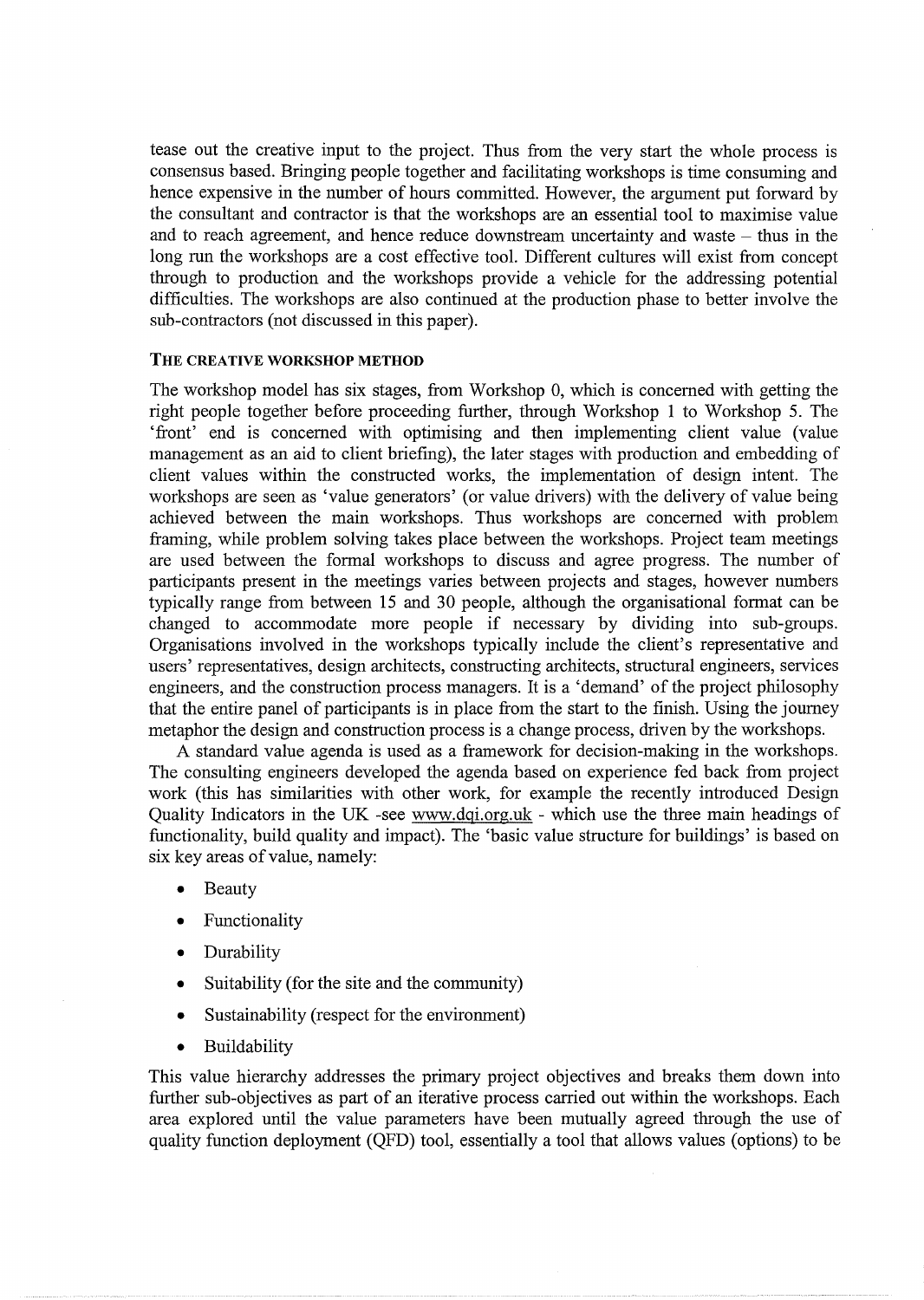weighted in a decision matrix to find the solution that provides the best value in the view of the workshop actors. Workshop participants need guiding through the discussion of values in a systematic and objective way, which is done by a process facilitator. The workshops are:

# Workshop 0: (Partnering) Building effective relationships

The function of the preliminary workshop is to bring various actors together to engage in socialising and teambuilding activities. The intention is to build the communication structures, the system architecture for the project, thus allowing actors to engage in open and effective communication during the life of the project, the architectural dialogue. In addition to setting the stage for the events that follow the 'outcome' of the first workshop is the signing of a partnering agreement between the participants. This confirms the process values for cooperation on the project.

# Workshop 1: Vision

This workshop is concerned with discussion of basic product values and the establishment of product value parameters. It is not possible to know the values at the start of a project and so the workshops are primarily concerned with exploring values and establishing a common vision. Knowledge and experience from other projects is brought into the workshop, for example facilities management values, knowledge and experience may help to inform the whole life approach to building design and construction. The main focus of the effort is the establishment of client values (value based parameters); on the basis that the better these are known the better the team can deliver.

Here the word 'client needs some explanation. In the model described here the word client is used in its widest sense to comprise the values of the building owner, the building users, the authorities and the investors; thus it is a very complex system of stakeholders. Arguably, the only way of getting representatives from these disparate groups together so that they can discuss and explore values is via the workshop method.

Early workshops are also concerned with the selection of the most appropriate consultants to deliver the client value. The consulting engineers are adamant that the vision must be developed without any constraints and so consultants are asked to tender based on creative proposals and fee bid. Thus consultants are evaluated on their ability to contribute to the project, not, as is common practice for contractor led procurement in Denmark, on the lowest fee basis. Consultants' fees are the smallest cost in the project economy chain; therefore there is no need to pick the cheapest, it is more important to pick the organisations and individuals that 'fit' the vision, thus contributing to a healthy project economy over the longer timeframe. Collective dialogue helps to explore and develop relationships that can (or conversely cannot) develop into effective and efficient working alliances, essentially the preparation for the construction of efficient communication networks. Participants work with multiple alternatives until it is time to choose the 'best', i.e. the solution that offers most value for money. Critical connections between decision-making are explored so that everyone is certain before going into production, thus reducing downstream uncertainty. The result of Workshop 1 is the establishment of basic values for the project; a very pragmatic document that does not contain any drawings. These values are prioritised.

Workshop 2: Realism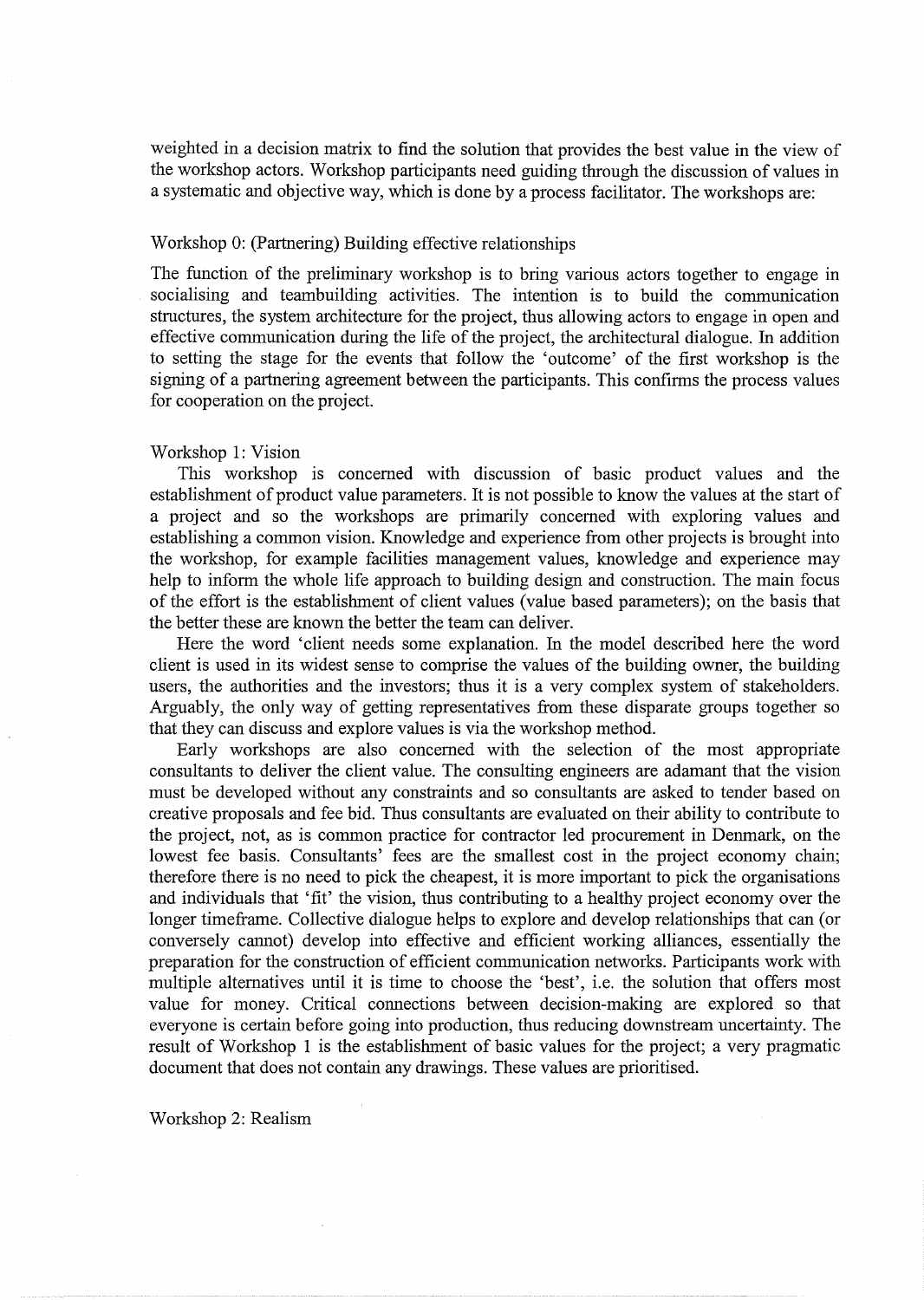Workshop 2 aims to discuss how the basic project values may be fulfilled. Project economy is introduced here along with restraints imposed by, for example, authorities and relevant codes. A number of alternative proposals are worked through and ranked according to value. Architects are encouraged to produce at least three schemes that can be presented and discussed at the workshop. During the realism phase normally at least two to three workshops are required, simply because there is a lot of material to work through. The basic project values and project economy are respected in this process and any changes justified within the value parameters. The outcome of the realism phase is the selection of the 'best suited' proposal.

# Workshop 3: Criticism

This series of workshops is designed to criticise the proposed design solution chosen in the previous workshop. The solution is criticised; is it really the 'best' solution? Could it be 'better'? Detailed discussion is centred on the chosen solution and its improvement within the value parameters. Uncertainty and urgency is high on the agenda prior to the scheme entering the production phases. The project is approved for production and the contractual delivery specifications fixed.

# Workshop 4: Design planning

In this model it is here that there is a shift in thinking, as the more abstract work turns into production information. Values are concerned with delivery. The designers, contractor and sub-contractors interface most here as value management techniques tum more toward value engineering and a process management tool, Last Planner, is introduced to help guide the planning of the process. This approach was taken for the first time on the DELTA project and deemed a successful innovation. Here the focus is on improving the constructability of the project, while trying to reduce waste in the detail design and construction phases.

#### Workshop 5: Planning for execution

These workshops involve interaction between the main contractor and the sub-contractors. A process plan is produced that helps to map the various production activities and help identify missing information. Information flow is an important consideration at this stage in the workshop model. On completion of the construction schedule, in an ideal world, the information should be complete and there should be 'no scope' for uncertainty of the delivered value at the production phases.

# Meeting schedule

Workshops never last more than one day; although, since value management is founded on negotiation it is common to hold several workshops at a particular stage so that everyone is signed up to the outcome. The schedule of meetings may be extensive on a large project and there is a concern that the cost of the meetings may outweigh the value realised through them. All parties to the project need to constantly monitor the effectiveness of the meetings and critically assess their added value through the use of various benchmarking tools – there is the constant danger of holding too many workshops and the participants becoming jaded though over-familiarisation. There is considerable pressure on the process facilitator to keep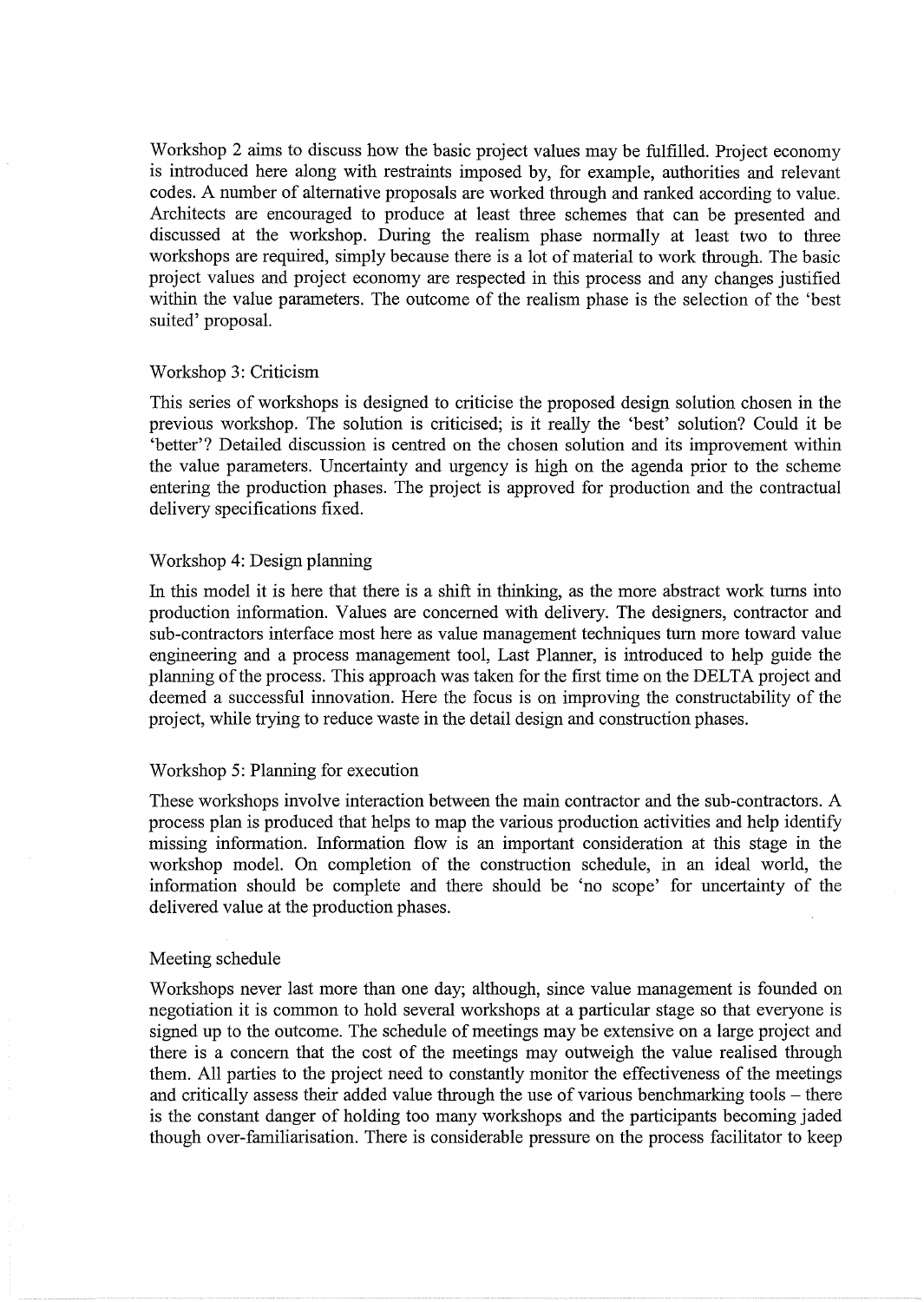the actors together and thus prevent entropy. It is also critical that the process manager and design manager are able to communicate effectively on an inter-personal level. There are two types of communication in the workshop model; namely, workshop communication (to establish values) and process communication (to implement values). Again, it is critical that the actors are aware of these communication levels.

#### CUSTOMER SATISFACTION

Feedback into the effectiveness of the workshop method is measured through two tools, the customer satisfaction value control questionnaire and through the use of key performance indicators. The value control customer satisfaction survey is used to ask 'customers' (defined by the consultant engineers as all project participants, including the building sponsor and users' representatives) if they are satisfied (or not) on a range of areas themed under two headings, the product values and the process values. Here the customers are evaluating the result of the process and also the performance of the production team, which has proved to be mainly highly positive but also negative. Both the engineers and contractor have found this to be an important feedback mechanism for continued improvement. From a researcher's viewpoint the tool is likely to produce positive results simply because the participants are evaluating their own performance and a more critical approach to appraisal may be a beneficial development in the future.

# REFLECTION- GOING 'BEYOND' LEAN

Much of the work within the IGLC community has been focused on process tools to achieve lean construction. Wider issues concerning the philosophy of lean and the underlying 'soft' issues have received much less attention. The case study material presented here demonstrates organisations committed to lean thinking within a value-based design management framework (distinct from value management or value engineering). Working closely together by way of a strategic alliance has enabled all parties to develop a simple, yet effective, design management system that delivers value to all parties. The workshop-based design management model is grounded in interpersonal communication and development of effective dialogue although it would be possible to criticise the model and suggest improvements (see below) the important issues to come out of this reflection is the concern for people within the model (something that many process models conveniently ignore). The approach is holistic and is aimed at developing a concept for the design(s).

# CRITICAL FACTORS FOR CONTINUED IMPROVEMENT

The case study organisation and its consultants have adopted a considered and incremental approach to the adoption of management innovations. This strategy of gradual improvements is, according to the consulting engineer and the contractor's own records, starting to bring about improvements. Some positive results from the perspective of the consultants are:

- teambuilding was a positive 'side effect' of the workshop approach
- conflict reduction/solution was achieved through being able to discuss issues
- knowledge and experience was 'captured' for new projects
- a sense of 'ownership' was created with the actors
- project management was improved (mainly through improved communication)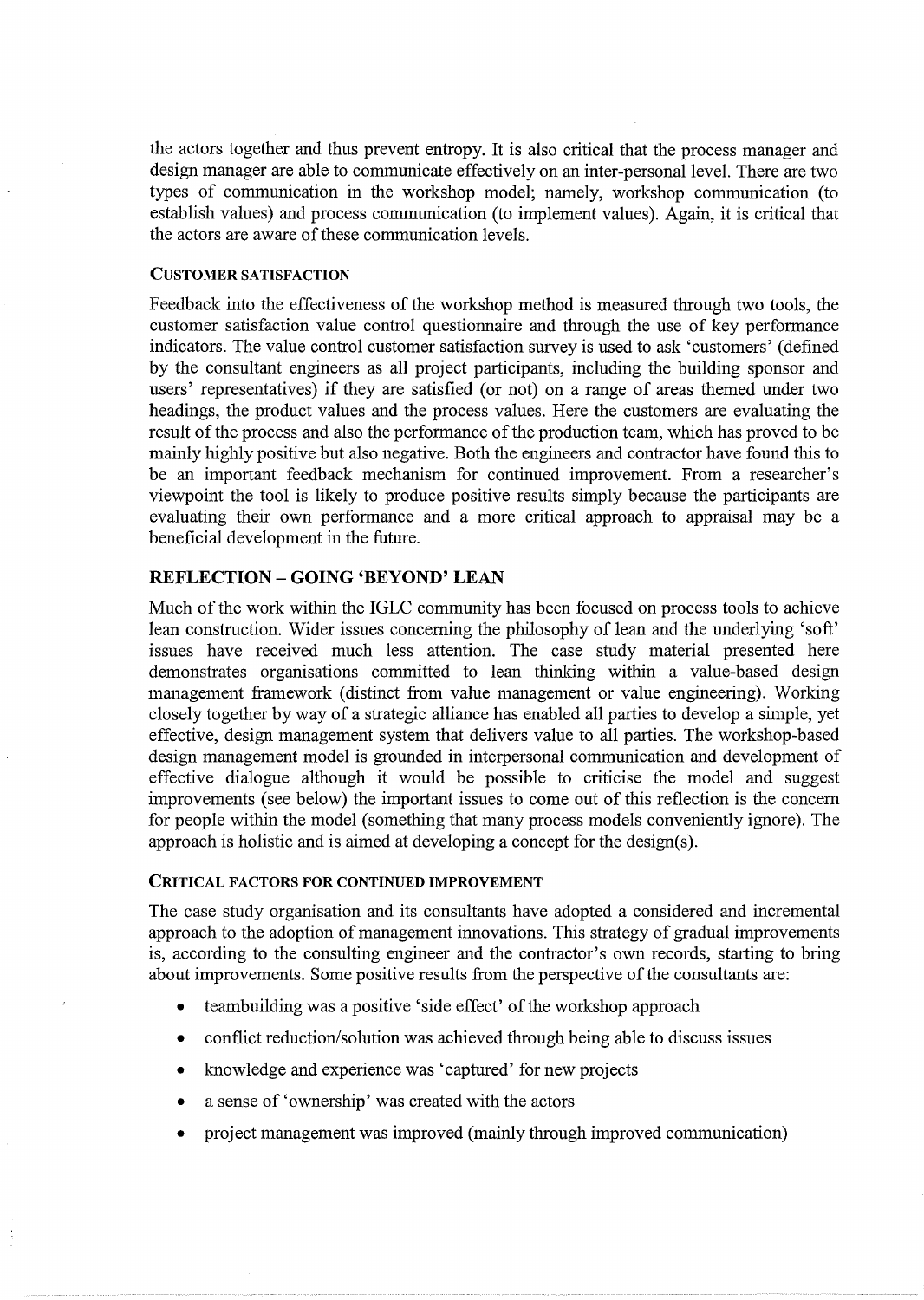- the value of the 'space' for collective decision-making by all stakeholders was recognised by all parties
- improved learning on projects
- positive effects on the management of projects

On a less positive note, some of the workshops have taken longer than anticipated for agreement to be reached. However, there has been no contractual problems with the process since it is a condition of the tender that parties to the project commit to the working method and commit to external evaluation of the method by By og Byg (discussed below) in the case of contracts involving the contractor MTHøjgaard.

In summary, according to the participants, the clear perception is that the workshops encourage integration. Both consultants and contractor are now committed to the implementation of lean thinking on all projects, supported by training and implementation schemes for staff and project participants. The improvements brought about by the model is confirmed in an independent study carried out by the national institute for building and urban research in Denmark (By og Byg), which found improved performance across a whole range of performance parameters when investigating a case study of one of the projects (By og Byg, 2004). More scientific work into the effectiveness of the group workshops, for example using Bales' Interaction Process Analysis (Bales, 1950) that provides a robust tool for objective and quantitative measurements. This tool has successfully been used to measure the effectiveness of interaction between professionals in construction meetings (Gorse, 2002) and could produce some objective results for further practical development of the workshop model described here.

# **CONCLUDING COMMENTS**

The case study helps to illustrate the benefits of taking a more holistic and integral approach to design and construction based on the agreement of value parameters at the project outset. Through the use of creative workshops, that encourage open communication and knowledge sharing through dialogue, the lean design process model has been instrumental in delivering value and improving productivity from the perspective of the project participants. Value (as perceived and shared by the actors) is embedded in the design intent. Although the term 'lean design' is used the model described in this paper is primarily concerned with the creation of workshops to encourage effective communication and create a sense of ownership in the decision-making process. This is a simple design management model that employs a valuebased approach and incorporates the lean thinking philosophy. The workshops try to respect and manage the chaotic nature of the design process, with cooperation, communication, experience and learning as a group contributing to the clarification and confirmation of project values.

From the perspective of a researcher looking at the process there would appear to be some areas for future improvement, while still retaining the simplicity of the model. For example, there is no formal management of information flow between meetings, i.e. there are no soft and hard control gates, which can be found in similar process orientated models (although this function appears to be dealt with via the workshops and controlled by the process facilitator). Some comment also has to be made on the use of the term 'lean design'. The design (and production) activities take place between the meetings; the model does not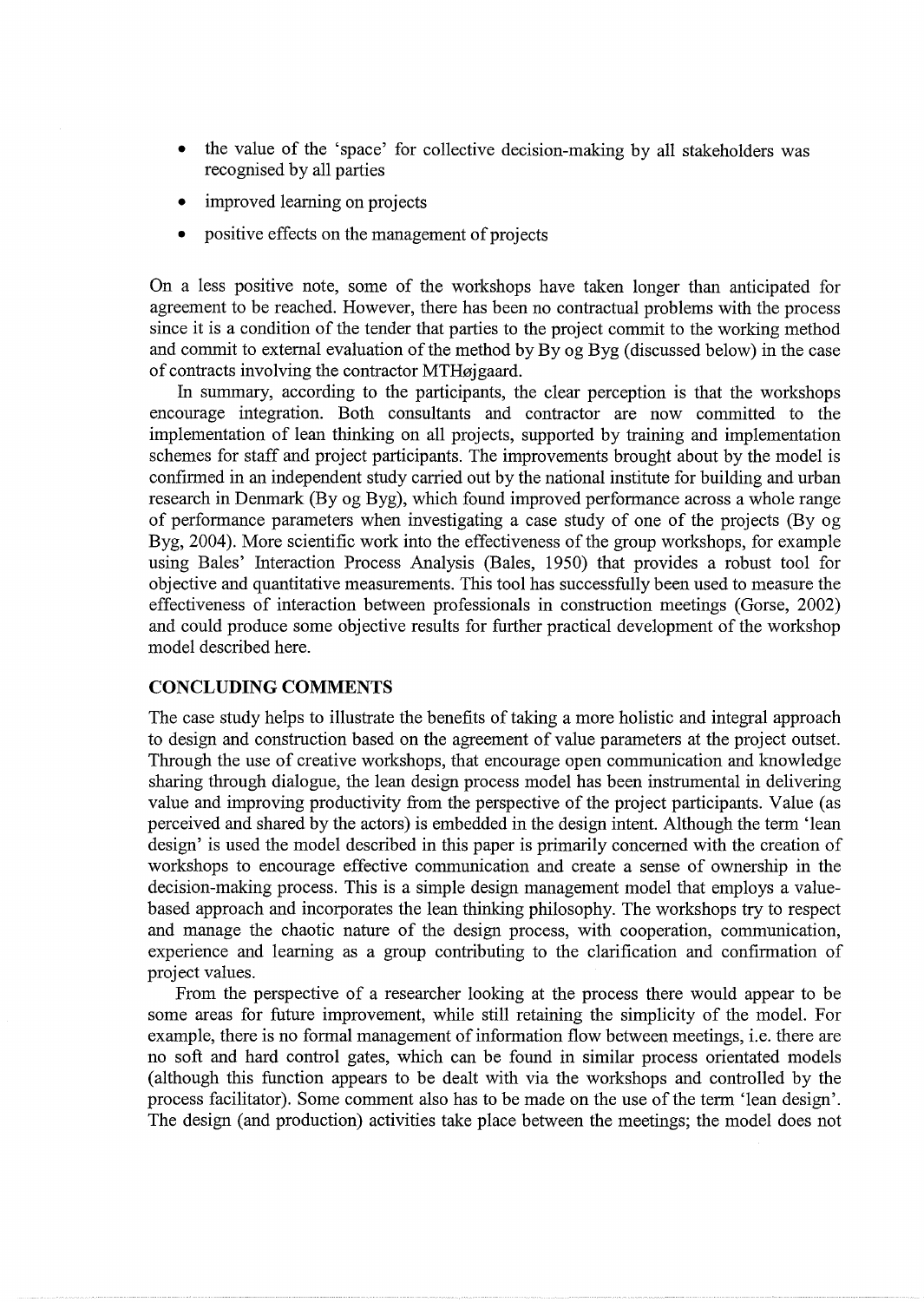explicitly deal with the design activities and other than provide a supportive environment to discuss issues it is difficult to see how 'lean' design is encouraged.

Further work is required to investigate the effectiveness of the workshop method in terms of the realisation of group goals. In particular, the role of the workshop method in promoting and delivering creative solutions would be a logical extension of this case study. So too would some reflection on lean production systems thinking in the detailed design phase.

#### **REFERENCES**

Allinson, K. (1993) *The Wild Card of Design,* Butterworth-Heinemann, Oxford.

Bales, R.F. (1950) *Interaction Process Analysis: a method for the study of small groups,*  Addison Wesley Press, Cambridge, MA.

Blyth, A. and Worthington, J. (2001) *Managing the Brief for Better Design,* Spon Press, London.

By og Byg (2004) *Evaluering afforseg med trimmet projektering og trimmet byggeri, Report number 421-047*, Jan 2004, By og Byg, Statens Byggeforskningsinstitut, Hørsholm.

Christoffersen, A. K. (2003a)'Value control in the building process', presentation at the *LCI Congress,* Blacksburg, Virginia, 21.07.2003

Christoffersen, A. K. (2003b) *State of the Art Report: Working Group Value Management,*  Byggeriets Evaluerings Center, August.

Cooper, R., Aouad, G., Lee, A., Wu, S., Fleming, A. and Kagioglou, M. (2004) *Process Management in Design and Construction,* Blackwell Publishing, Oxford.

Corbett *et al* (1993) *Design for Manufacture: strategies, principles and techniques.* Addison Wesley, MA.

Emmitt, S. (1999) *Architectural Management in Practice: a competitive approach,*  Longman, Harlow.

Emmitt, S & Gorse, C. (2003) *Construction Communication.* Blackwell Publishing, Oxford.

Emmitt, S., Olie, J. and Schmid, P. (2004) *Principles of Architectural Detailing,* Blackwell Publishing, Oxford.

Gorse, C. A. (2002) *Effective Interpersonal Communication and Group Interaction During construction Management and Design Team Meetings,* PhD. Thesis, University of Leicester, Leicester.

Gray, C. and Hughes, W. (2001) *Building Design Management,* Butterworth-Heinemann, Oxford.

Hartley, P. (1997) *Group Communication,* Routledge, London.

Jørgensen, B., Emmitt, S. and Bonke, S. (2004) 'Integrating design and construction: basic coordination issues', *Proceedings of the CIB World Building Congress, Toronto* (May).

Kelly, J. and Male, S. (1993) *Value Management in Design and Construction: the economic management of projects,* E & FN Spon.

Kelly, J., Shen, Q.P., Hunter, K., and Yu, A. (2003) 'The development of a theoretical framework for briefing using a value management approach', *Proceedings of the RICS Foundation Construction and Building Research Conference,* University of Wolverhampton, pp. 328-337

Luft, J. (1984) *Group Process: An introduction to group dynamics,* Mayfield, Palo Alto, CA. Maister, D. (1993) *Managing the Professional Service Firm,* The Free Press, New York.

Maister, D. (2000) *True Professionalism,* Simon & Schuster, New York.